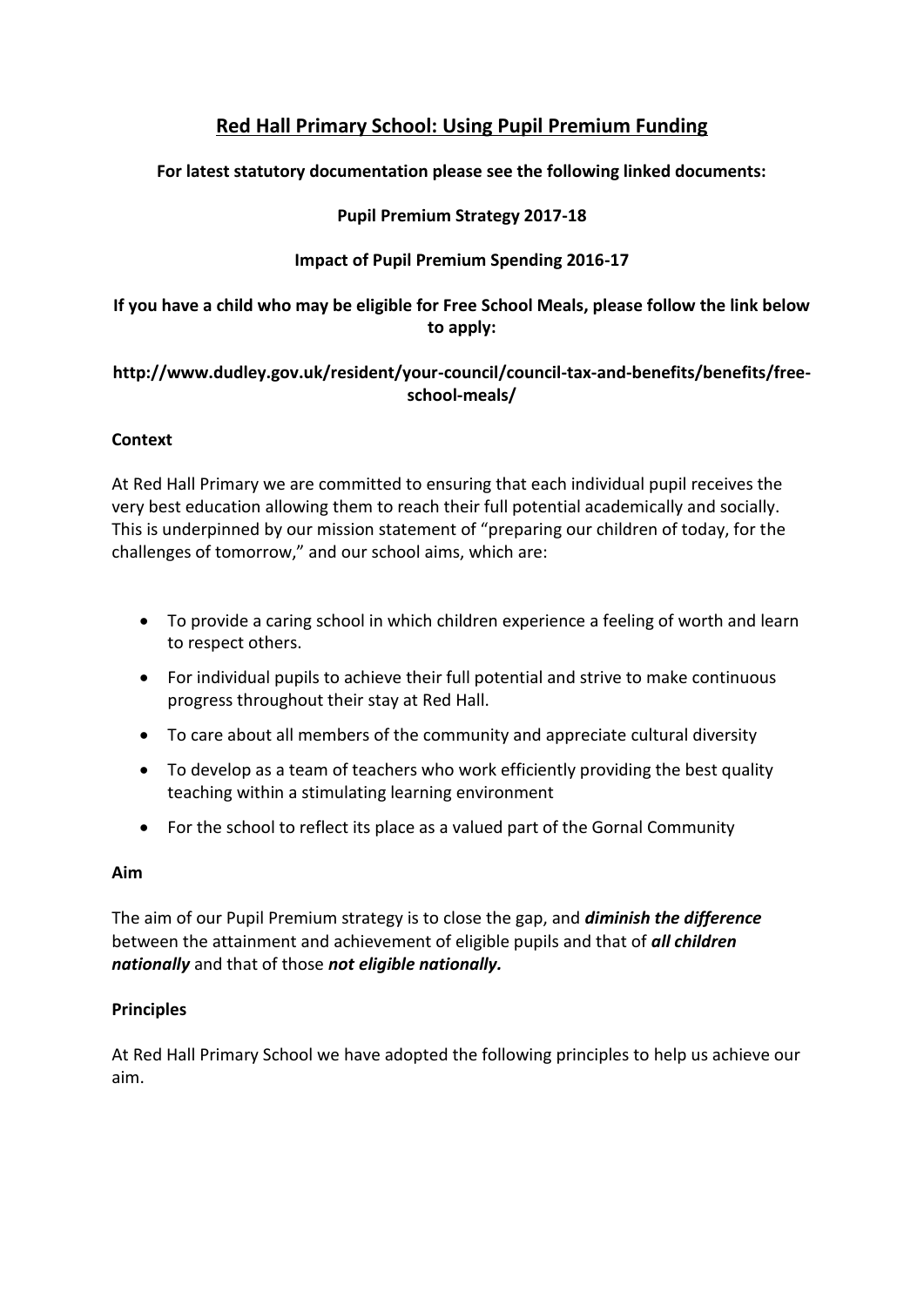- We ensure that a high profile is given to Pupil Premium Pupils: all staff know who the Pupil Premium children under their care are, and are responsible for meeting their needs through providing high quality teaching and learning opportunities.
- We ensure that teaching and learning opportunities meet the needs of all pupils. We recognise that Pupil Premium children have diverse needs, including those who are academically high achieving, or have the potential to be, and as such we have high expectations for all pupils, regardless of their socioeconomic background.
- Our use of the Pupil Premium is underpinned by our commitment to Quality First Teaching, which is proven to have the greatest impact upon raising the attainment of disadvantaged children.
- We carefully consider and provide well-targeted support to improve attendance, behaviour and build links with families where these are barriers to a pupil's learning
- Pupil Progress Meetings, attended by key senior staff and all teachers, are used to identify those who are underachieving, and proven strategies are put in place to help them to progress. Strategies are actively monitored and reviewed for impact.
- We adopt an evidence based approach to evaluating the success of strategies chosen to reduce the difference in attainment and progress between Pupil Premium and other children, and actively research best practice both locally and nationally, refining our practice as a result.
- We are committed to encouraging participation in cultural and musical activities, and to ensuring that pupils from all background are given opportunities to develop their talents.
- We are committed to ensuring that, when possible, the impact of Pupil Premium spending extends beyond those who are directly in receipt of the funding, to the benefit of other individuals and groups, to ensure best value for money.

#### **Accountability and Responsibility**

At Red Hall we ensure that:

- All staff are accountable for the progress of Pupil Premium children through a rigorous monitoring cycle, Pupil Progress Meetings and the staff appraisal process, and have responsibility for ensuring that teaching meets the needs of each learner. This includes monitoring and giving feedback on the work of teaching assistants.
- Assessments are closely moderated to ensure that they are accurate.
- Monitoring of Teaching and Learning, e.g. scrutiny of pupils' work and lesson observation, places a focus on Pupil Premium children, so that they remain a high priority and that the progress of these pupils is closely scrutinised and accelerated
- Regular feedback about pupils' performance is given to children and parents including termly reports, Parents' Evenings Consultations and annual reports.
- A named senior leader has responsibility for overseeing the Pupil Premium strategy, and reports to school Governors, and other key stakeholders on a regular basis.
- Phase Leaders produce termly Raising Attainment Plans (RAPs), where they target actions within their phase to impact positively upon the progress and attainment of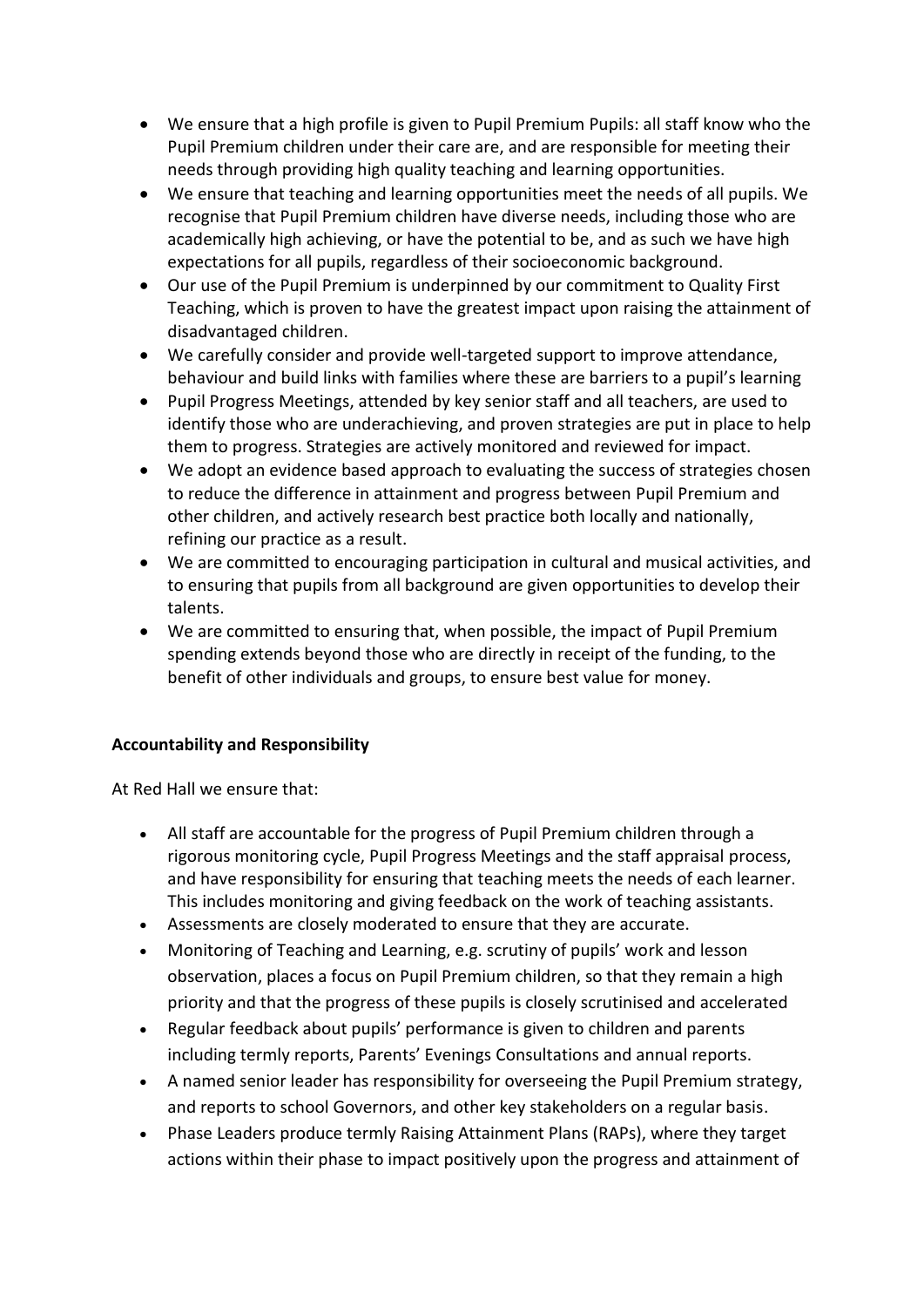Pupil Premium children. These documents are shared widely amongst staff with leadership responsibilities, School Governors and staff who work within a particular phase.

- A named Governor has responsibility for monitoring Pupil Premium outcomes
- Progress and attainment of all pupils is carefully tracked and analysed from a rich field of data in order to draw conclusions and develop action plans. This includes a whole school intervention map, incorporating SMART targets pertinent to intervention strategies.
- All pupils are set termly curriculum targets, which focus on identified areas of the English and Maths curriculum (including phonics at KS1). These targets are shared with parents, so that they can support their children's learning at home
- The school sets rigorous end of year targets for the progress of pupils in reading, writing and maths. These targets are set with the intention of accelerating pupil progress, so that more children reach age related expectations, and that children reach end of key stage expectations.

#### **Nature of Support**

Each child entitled to the Pupil Premium grant is unique in their situation and our response to their needs must reflect this. With this in mind, at Red Hall we aim to build the capacity and expertise to enable us to provide a programme of academic and pastoral support in order to allow each child to reach their full potential.

Our key objective in using the Pupil Premium grant is to narrow the attainment and achievement gap between those entitled to Pupil Premium and all pupils nationally.

#### **Quality First Teaching and Non-Class Based Staff**

As stated previously, all Pupil Premium strategies are underpinned by our strong commitment towards providing Quality First Teaching. Both our SENCO and Assistant Headteacher are non-class based which allows them to focus on raising standards across school. Identified non-class based staff lead booster groups in Key Stage 2, as well as additional small groups in other year groups, to ensure that pupils receive extra support and help with misconceptions. All children in Foundation Stage and Key Stage 1 receive daily systematic synthetic phonics in small groups. Teaching assistants provide tailored interventions for children across school, including speech and language support, and support children with identified misconceptions through regular gap tasks, which give pupils the chance to experience highly personalised learning content, and feedback.

For a detailed breakdown of Pupil Premium spending please see our Pupil Premium Strategy.

#### **Tracking Provision and Measuring Impact**